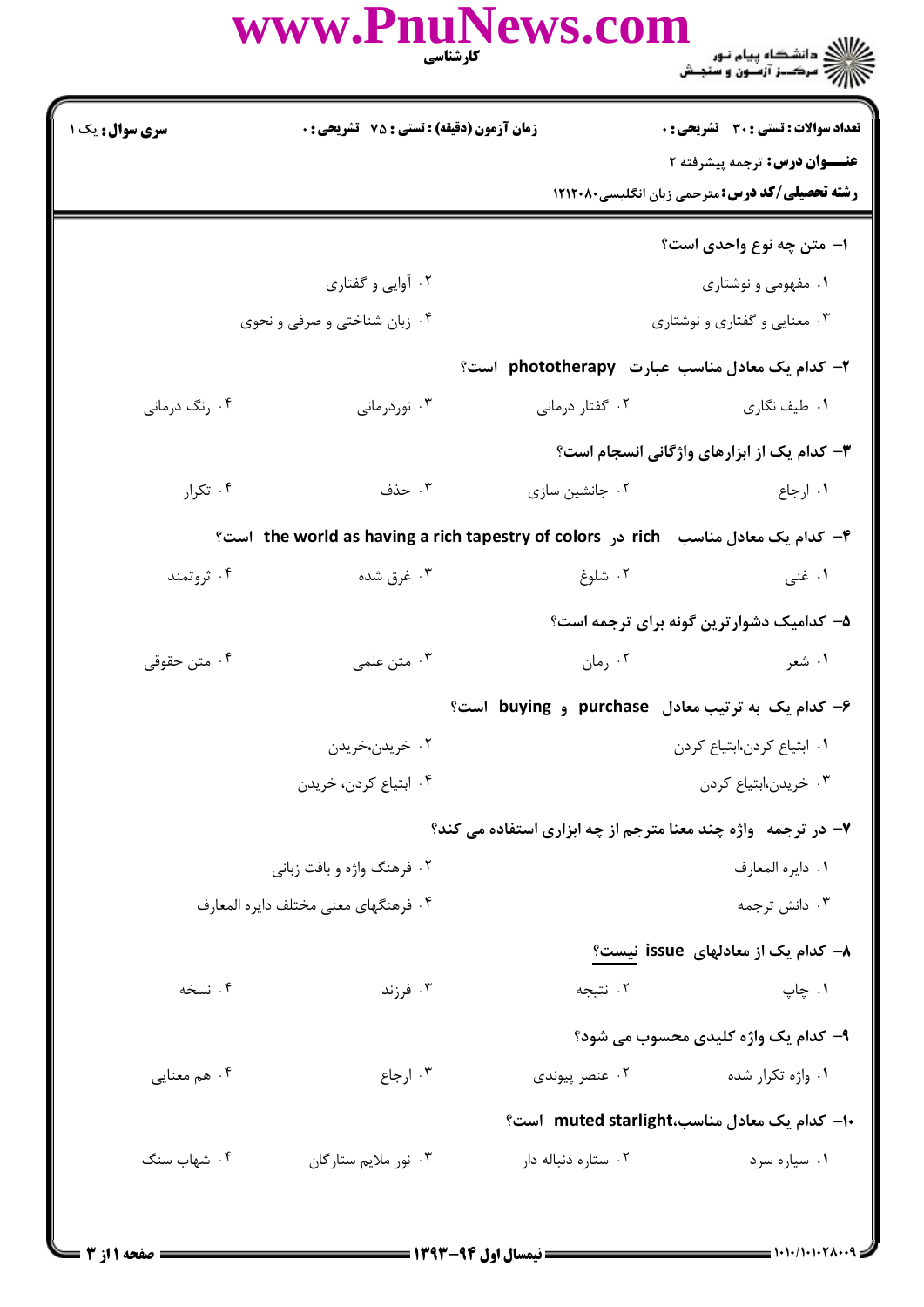|                                                                                          | كارشناسي                                  | www.PnuNews.com      | ر دانشگاه پیام نور<br>۱۳۸۷ - مکــز آزمـون و سنجـش                                                     |  |
|------------------------------------------------------------------------------------------|-------------------------------------------|----------------------|-------------------------------------------------------------------------------------------------------|--|
| <b>سری سوال : ۱ یک</b>                                                                   | زمان آزمون (دقيقه) : تستي : 75 گشريحي : 0 |                      | <b>تعداد سوالات : تستی : 30 ٪ تشریحی : 0</b>                                                          |  |
|                                                                                          |                                           |                      | <b>عنـــوان درس:</b> ترجمه پیشرفته ۲                                                                  |  |
|                                                                                          |                                           |                      | <b>رشته تحصیلی/کد درس:</b> مترجمی زبان انگلیسی۸۰×۱۲۱۲                                                 |  |
|                                                                                          |                                           |                      | 11- در واژه chromo-therapy واژه therapy به چه معناست؟                                                 |  |
| ۰۴ مراقبت                                                                                | ۰۳ گفتار                                  | ۰۲ شیمیایی           | ۰۱ ,نگ                                                                                                |  |
|                                                                                          |                                           |                      | 1۲- کدام یک معادل مناسب fraction of a second است؟                                                     |  |
| ۰۴ با دقت                                                                                | ۰۳ في الفور                               | ۰۲ کسری از ثاتیه     | ۰۱ در یک چشم بهم زدن                                                                                  |  |
| ۱۳– کدام یک معادل مناسب   delegation در These include setting goals and delegation  است؟ |                                           |                      |                                                                                                       |  |
| ۰۴ نظارت                                                                                 | ۰۳ اعمال                                  | ۰۲ واگذاری           | ۰۱ پشتیبانی                                                                                           |  |
|                                                                                          |                                           |                      | ۱۴– کدام یک معادل مناسب comes from another country در If your boss comes from another country<br>است؟ |  |
| ۰۴ خارجي است.                                                                            | ۰۳ از خارج می آید.                        | ۰۲ هموطن نیست        | ۰۱ بیگانه است.                                                                                        |  |
|                                                                                          |                                           |                      | ۱۵– کدام یک دارای کارکرد رعایت نزاکت وادب است؟                                                        |  |
| ۰۴ جانشین سازی                                                                           | ۰۳ تقابل                                  | ۰۲ تکرا,             | ۰۱ هم معنایی                                                                                          |  |
| ۱۶– کدام یک معادل Cultures have become integrated through a global network است؟          |                                           |                      |                                                                                                       |  |
| ۰۴ بين المللي                                                                            | ۰۳ منطقه ای                               | ۰۲ محلی              | ۰۱ فرا بومی                                                                                           |  |
|                                                                                          |                                           |                      | 17- كدام يك معادل مناسب international capital است؟                                                    |  |
| ۰۴ درآمد بین المللی                                                                      | ۰۳ در آمد ملی                             | ٠٢ سرمايه بين المللي | ۰۱ سرانه ملي                                                                                          |  |
|                                                                                          |                                           |                      | <b>۱۸</b> - کدام یک از عناصر پیوندی اضافه است؟                                                        |  |
| $as \cdot f$                                                                             | however . ٣                               | $but \cdot Y$        | eitheror .1                                                                                           |  |
|                                                                                          |                                           |                      | ۱۹- کدام یک از عناصر پیوندی بازگویی است؟                                                              |  |
| consequently . f                                                                         | namely . ٣                                | thanks to . ٢        | since .1                                                                                              |  |
|                                                                                          |                                           |                      | <b>۲۰-</b> با هم آیی از چه جنبه هایی قابل بررسی است؟                                                  |  |
| ۰۴ معنایی                                                                                | ۰۳ دستوری                                 |                      | ۰۱ معنایی و دستوری مسترد کشوری به این است                                                             |  |
|                                                                                          |                                           |                      | <b>۲۱</b> - کدام یک معادل مناسب "چای کم رنگ" است؟                                                     |  |
| weak tea . ۴                                                                             | light tea $\cdot$ $\mathsf{r}$            | rare tea . ٢         | rarified tea .1                                                                                       |  |
|                                                                                          |                                           |                      |                                                                                                       |  |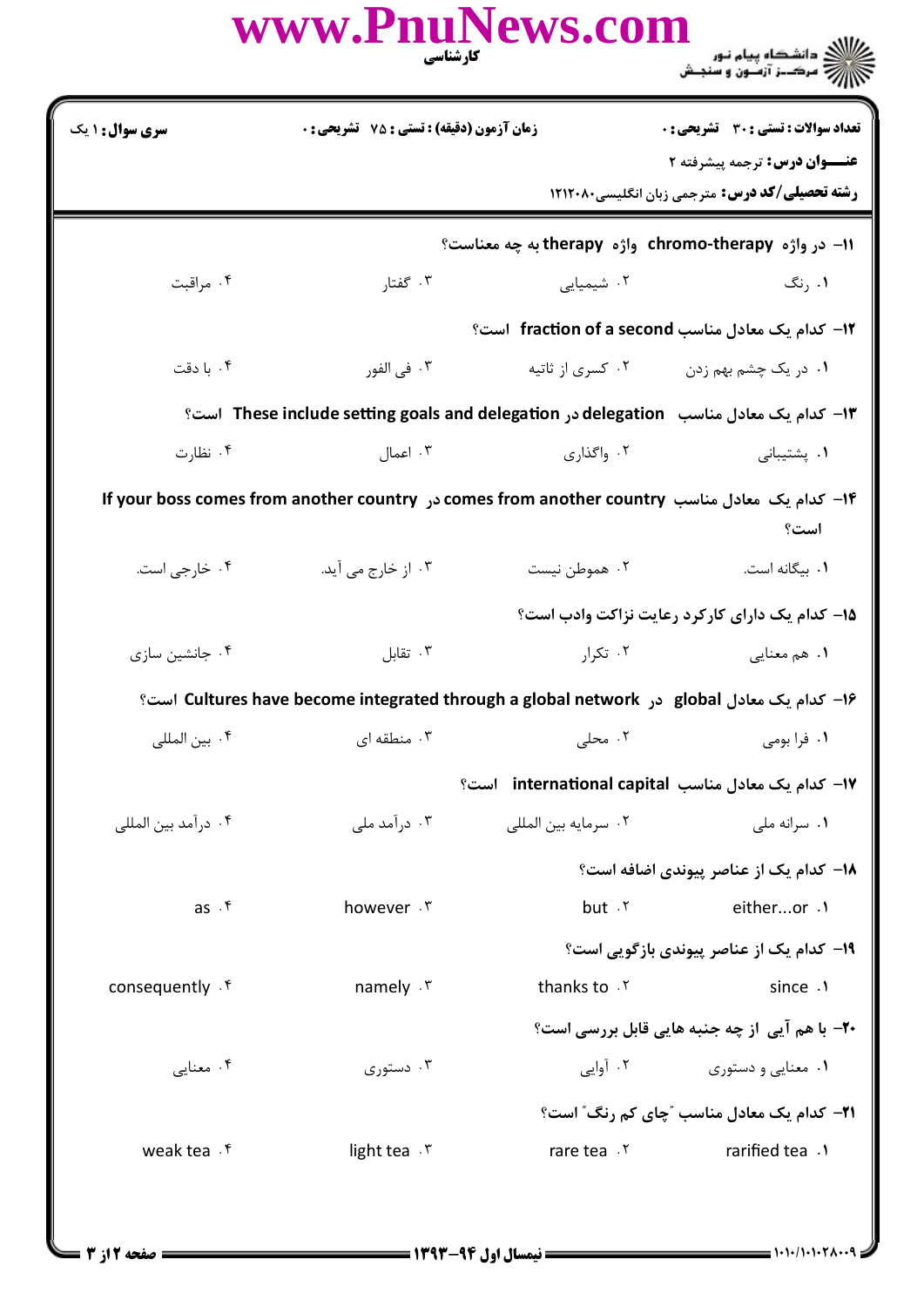| www.PnuNews.com  |                                         |  |
|------------------|-----------------------------------------|--|
| <b>کار شناسی</b> | شڪاه پيام نور<br>ھـــز آزمــون و سنجــش |  |
|                  |                                         |  |

**سری سوال : ۱ یک تعداد سوالات : تستی : 30 ٪ تشریحی : 0 زمان آزمون (دقیقه) : تستی : 75 تشریحی : 0** عنــوان درس: ترجمه پیشرفته ۲ **رشته تحصیلی/کد درس:** مترجمی زبان انگلیسی۲۱۲۰۸۰ **۲۲**– کدام یک با هم آیی شفاف ندارد؟ word by word. ٣. everyday life .Y legal contracts .1 light rav . f **٢٣**- كدام يك با بقيه متفاوت است؟ because . f that is . ۳ as a result Y now . **۲۴**- کدام یک میزان صحت گفته یا نوع رابطه گوینده با مخاطب را تعیین می کند؟ in fact  $\mathcal{F}$ first-second . ٣ well .Y in short .1 ۲۵– در جانشین سازی اسمی از کدام یک استفاده می شود؟  $SO.$   $\mathfrak{h}$ similar . ٣ same . ٢ one .1 ۲۶- کدام یک معادل مناسب برای آزیر گریه زدن" است؟ burst into tears . ٢ place into drops .1 enter into eyes . f explode into tears . ٣ ۲۷- استفاده از واژه به ظاهر بی ربط برای معادل سازی چه نامیده می شود؟ ۰۴ تخفىف ۰۳ تصریح ۰۲ اتصال متن ٠١ ارجاع ۲۸- جمله Give it to me کدام نوع ارجاع را نشان می دهد؟ ۰۲ فرا متن*ی* ۰۴ برون متنی ۰۳ درون متن*ی* ۰۱ پیشایندی ٢٩- كدام يك معادل مناسب براي long در A novel is a long narative است؟ ۰۴ طولانی ۰۳ د,از ۰۲ پر رمزو راز ۰۱ ممتد **٣٠**- كدام يک با "ندا" صورت مي يذيرد؟ ۰۲ تکرار ۰۱ معرفگی ۰۴ حذف ۰۳ تصریح